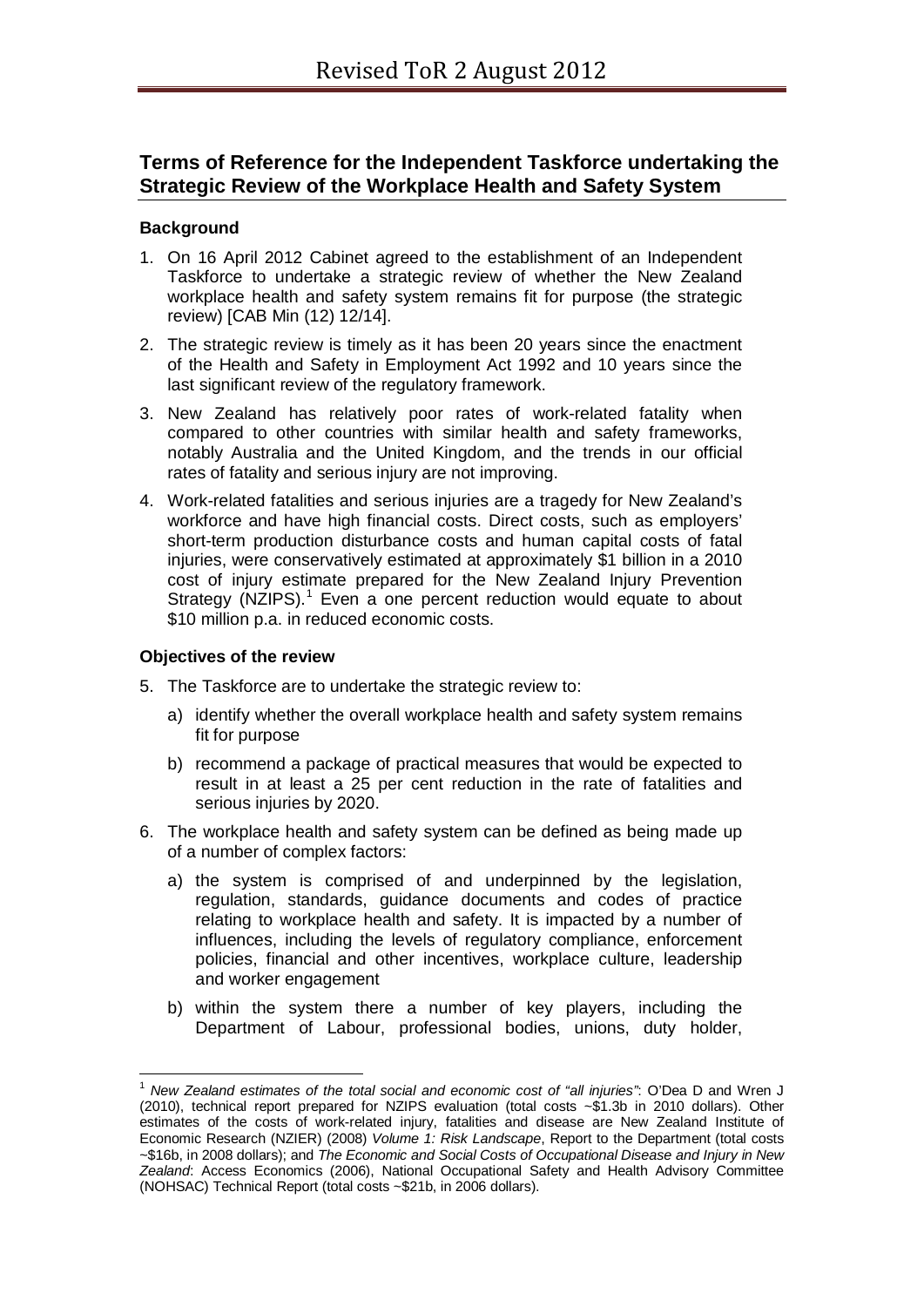employees and training organisations. The interactions between these actors influences how the system works and how effective it is

c) the effectiveness of the system can be measured by outcome indicators which include: improvements in industry and employee engagement in workplaces; and improved responsiveness to government activity; the work-toll -rates of fatality, injury and disease; the social and economic costs of the work-toll.

#### **Scope of issues to be considered in the review**

- 7. The Taskforce will:
	- a) provide an assessment of the current performance of the workplace health and safety system
	- b) recommend a package of practical measures that would be expected to reduce the rate of fatalities and serious injuries by at least 25 percent by 2020. In developing this package of measures the Taskforce may explore the workplace health and safety system from a number of perspectives including (but not limited to):
		- i. what changes are required to the current workplace health and safety legislative and regulatory framework (and supporting guidance material) to ensure that it remains fit for purpose
		- ii. how culture change initiatives can be extended to a broader range of businesses, including through greater support of small to medium sized enterprises (SMEs)
		- iii. whether and how economic and other incentives can better influence workplace health and safety outcomes (eg the HSE levy, enforcement actions, penalty levels)
		- iv. how worker participation and engagement should be supported to ensure that the workplace health and safety legislative and regulatory framework is effective, and workers' perspectives are taken into account in identifying ways to improve workplace health and safety
		- v. whether and how improved government agency collaboration, cooperation and data-sharing can better influence workplace health and safety outcomes
		- vi. whether and how supply chains be better used to influence workplace health and safety outcomes (e.g. through procurement practices, business and Government leadership)
	- c) in respect of the package of measures to improve workplace health and safety outcomes, identify:
		- i. the net and gross fiscal and economic cost and benefit of the measures and (if applicable) how they should be financed
		- ii. the policy, legislative, regulatory, and/or administrative changes required to implement the measures, and a proposed timetable for implementation
		- iii. how the impact of the measures should be monitored and evaluated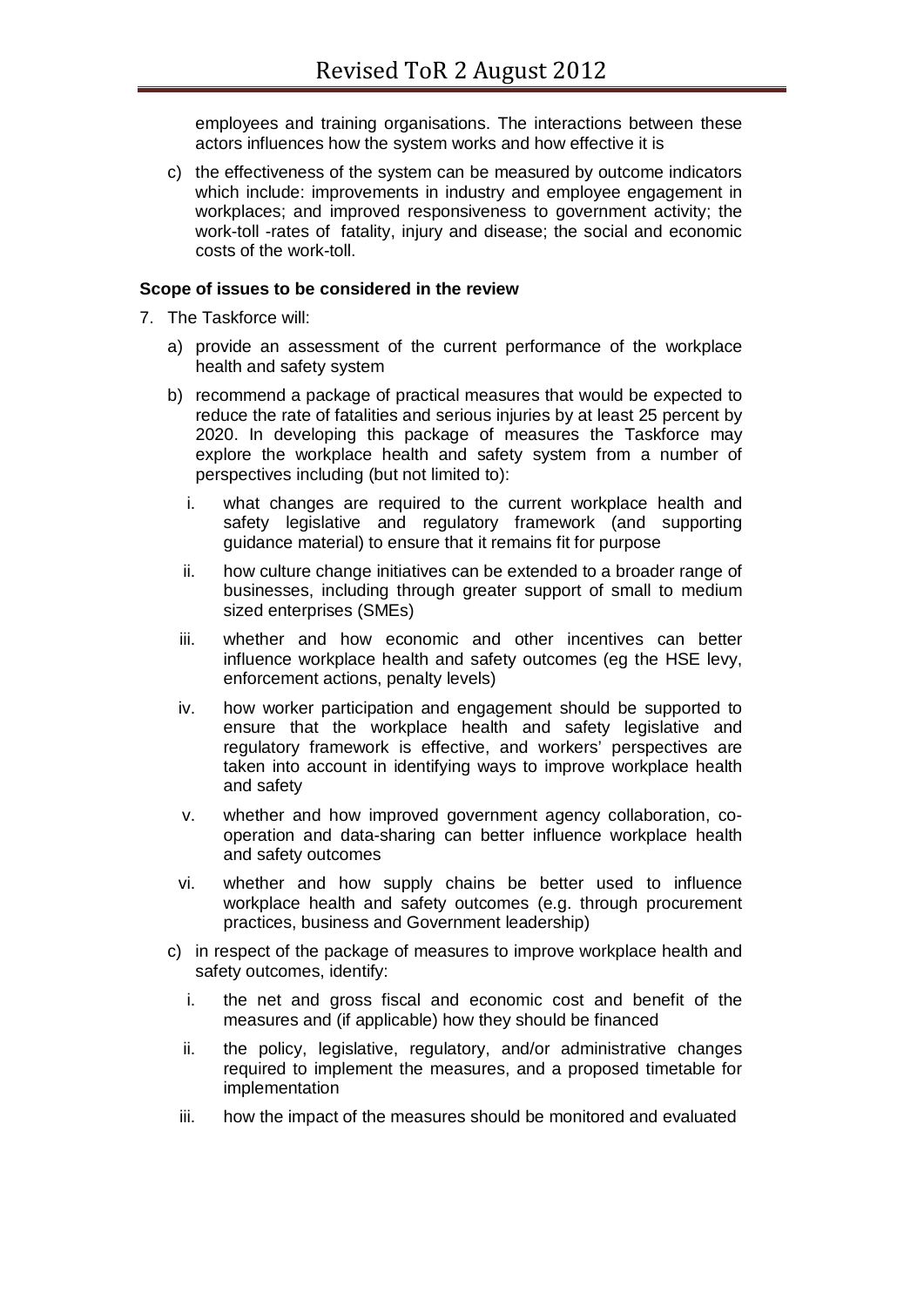- iv. what impact the measures would be expected to have on sectors and firms at the highest risk of fatalities and serious injuries, and workers and firms with different characteristics, such as SMEs
- d) consider how a successor to the Workplace Health and Safety Strategy (2005-2015), the National Action Agenda (2010-2013), Sector Actions Plans and the Occupational Health Action Plan can contribute more to improving workplace health and safety outcomes.
- 8. In identifying a package of measures under paragraph 6, the Taskforce will:
	- a) identify linkages to other issues that have the potential to impact on the workplace health and safety system; including matters relating to workplace exposures to hazardous substances that result in occupational ill-health and disease
	- b) consider the following aspects of the role of ACC that impact on health and safety outcomes:
		- The incentives provided to the health and safety system by the existing accident compensation system and the ACC
		- ACC's role in workplace injury prevention and rehabilitation (return to work outcomes)
		- **How ACC supports the NZ Injury Prevention Strategy**
		- How ACC engages with the Ministry of Business, Innovation and Employment's health and safety inspectorate and other government agencies.
	- c) consider aspects of the work-related road toll and public safety arising directly out of work activities, insofar as these issues arise from an examination of the systems and processes in workplaces that impact on fatalities and injuries in those areas.
	- d) consider international best practice in regards to workplace health and safety
	- e) be mindful of the findings of the Pike River Royal Commission and the Government's response, which will have impact in the area of workplace health and safety beyond the mining sector alone
	- f) generate bold and innovative thinking, and not to be otherwise constrained in its recommendations (other than by the matters outside of the scope of the strategic review, as indicated below)
- 9. The following are outside of the scope of the strategic review:
	- a) recommendations related to policy changes about providing more choice for employers in ACC (the Minister for ACC has a separate decision making process for that area)
	- b) changes to the no-fault nature of New Zealand's accident compensation system
	- c) issues related to public safety (other than those outlined in paragraph 8 (c) above)